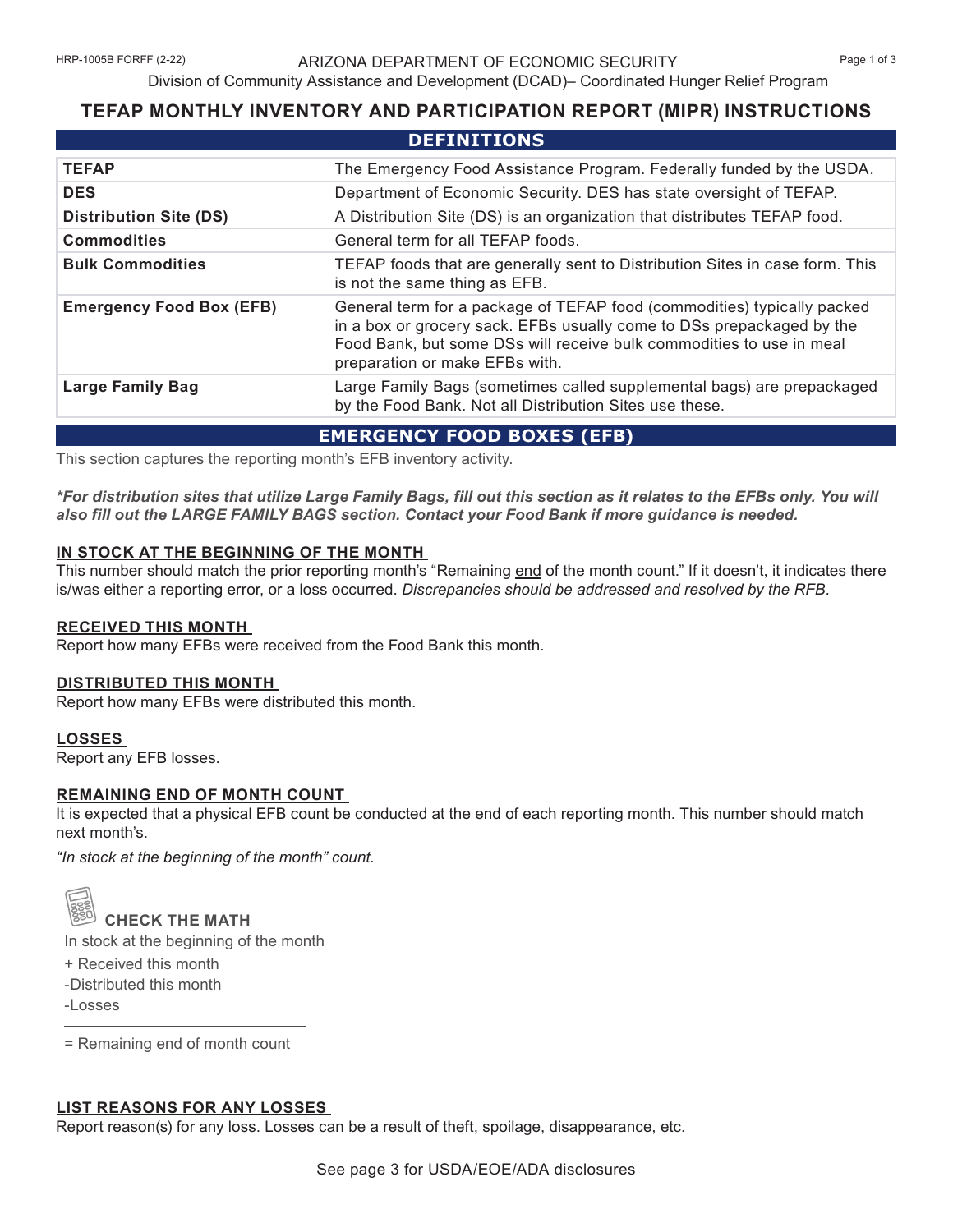# **LARGE FAMILY BAGS**

For distribution sites that utilize large family bags, fill out this section. Contact your Food Bank if more guidance is needed.

## **IN STOCK AT THE BEGINNING OF THE MONTH**

This number should match the prior reporting month's "Remaining end of the month count." If it doesn't, it indicates there is/was either a reporting error, or a loss occurred. *Discrepancies should be addressed and resolved by the Food Bank.* 

#### **RECEIVED THIS MONTH**

Report how many large family bags were received from the Food Bank this month.

#### **DISTRIBUTED THIS MONTH**

Report how many large family bags were distributed this month.

#### **LOSSES**

Report any large family bag losses.

#### **REMAINING END OF MONTH COUNT**

It is expected that a physical large family bag count be conducted at the end of each reporting month. *This number should match next month's "In stock at the beginning of the month" count.*

# **CHECK THE MATH**

In stock at the beginning of the month

- + Received this month
- -Distributed this month
- -Losses

= Remaining end of month count

#### **LIST REASONS FOR ANY LOSSES**

Report reason(s) for any loss. Losses can be a result of theft, spoilage, disappearance, etc.

## **LARGE FAMILY BAGS**

Bulk commodities are TEFAP foods that are received from the Food Bank NOT pre-packaged in EFBs or large family bags.

#### **WERE THERE BULK ITEMS LEFT OVER FROM LAST MONTH?**

Report if there were any remaining bulk commodities remaining in stock at the end of the month.

#### **IF YES, WERE THEY COMPLETELY DISTRIBUTED/USED THIS MONTH?**

Report if the bulk commodities left over from the previous month were utilized. It should be the practice of the DS to utilize the oldest inventory first. (First In-First Out)

*Context: It is the goal of DES to minimize waste. If a DS has a lot of left-over inventory, it may indicate that they don't need as much food as they are receiving. Food that is on hand too long may expire, and the Food Bank needs to know so they may adjust deliveries to meet the needs of the DS and minimize waste.* 

## **LIST REASONS FOR ANY LOSSES**

Report reason(s) for any size loss. Losses can be a result of vandalism, theft, spoilage, etc.